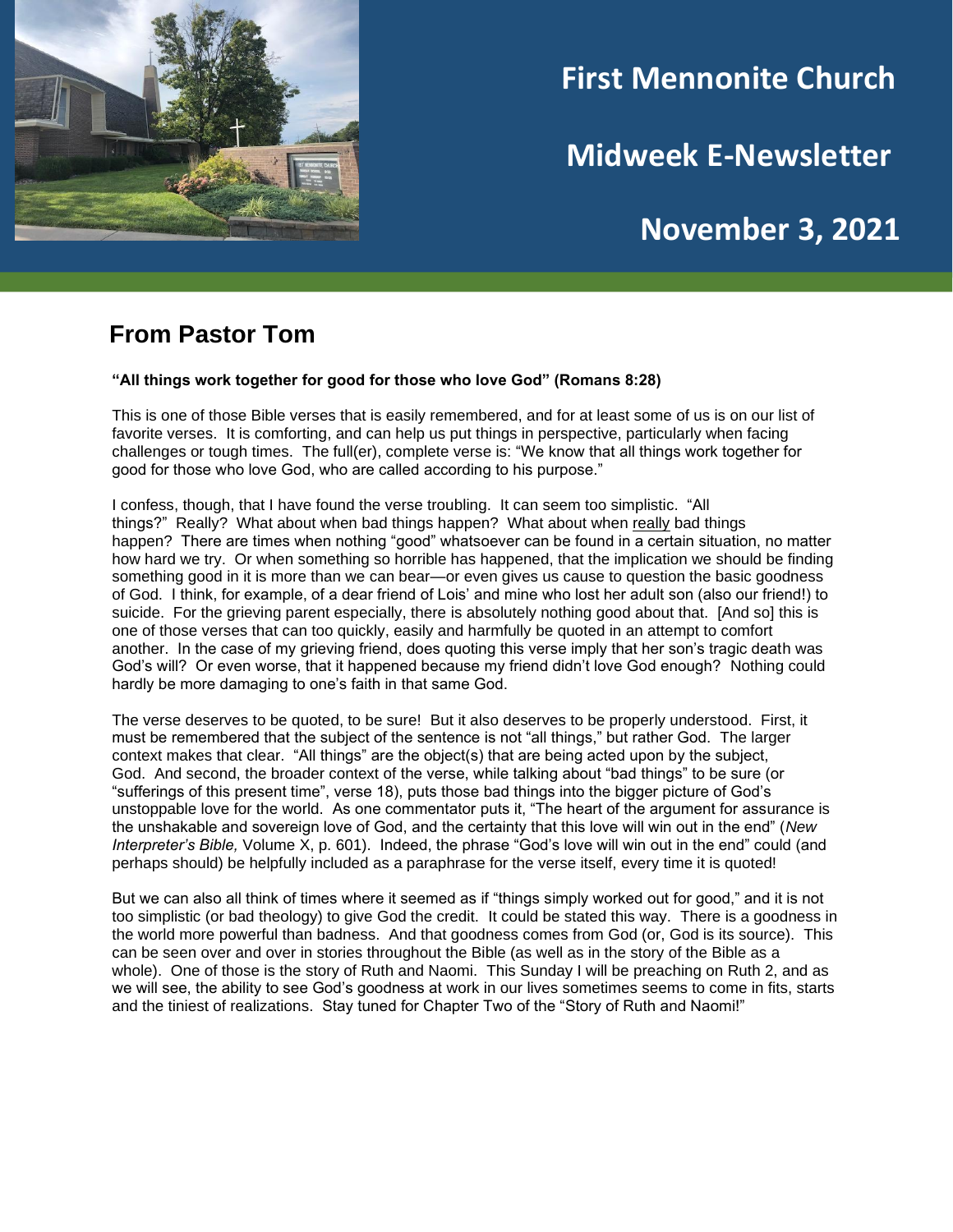## **Among Our Friends/In Our Prayers**

 **Comforters for MCC!** The "FMC Comforter Ladies"—Ruth Ann Penner, Diane Mason, Pam Bartel, and Jan Amstutz (and Robin Ottoson giving invaluable help behind the scenes) are once again hard at work tying comforters that will be distributed to places of need around the world by MCC. Their handiwork can be seen in the fellowship hall. Jan is also finishing up some "Dignity Kits" to be sent to girls' schools in Africa, allowing them to continue attending school during menstruation each month. Let us continue to pray for the work of the Mennonite Central Committee.

## **Upcoming Events**



- **FMC Wednesday Night TONIGHT!** Come at 6:15 p.m. to enjoy pizza and dessert! Pastor Tom will be leading a study of Ruth 2 at 7 p.m. in the chapel, and youth will meet.
- **Tabor Mennonite Church of Newton, KS is hosting a drive-by BBQ Chicken dinner** tomorrow, Nov. 4 from 5-7 p.m. Donations will go to mission partners Joseph and Rachel Givens and Bethesda Home.
- **Fri., Nov. 5 – The Menno Simons Lecture Endowment, with support from the Reimer-Boese Worship and the Arts Endowment, brings Jan Kraybill** to the Bethel College campus for two lectures on the theme "This is Our Story, This is Our Song: The Power of Music in Community." "The Sound of Science" is at **11 a.m. in Memorial Hall** as part of Bethel's student convocation series. "Music and Memory, Meaning and Mission" is at **7 p.m. in Krehbiel Auditorium** in Luyken Fine Arts Center. *Bethel's current COVID-19 protocols require physical distancing and mask-wearing indoors with groups of 10 or more.*

**Reception for Menno Simons lecturer Jan Kraybill and the "Voices Together" exhibit** (in the Regier Art Gallery in Luyken Fine Arts Center at Bethel College), **following Kraybill's lecture that begins at 7 p.m.** in Krehbiel Auditorium, in the Fine Arts Center lobby.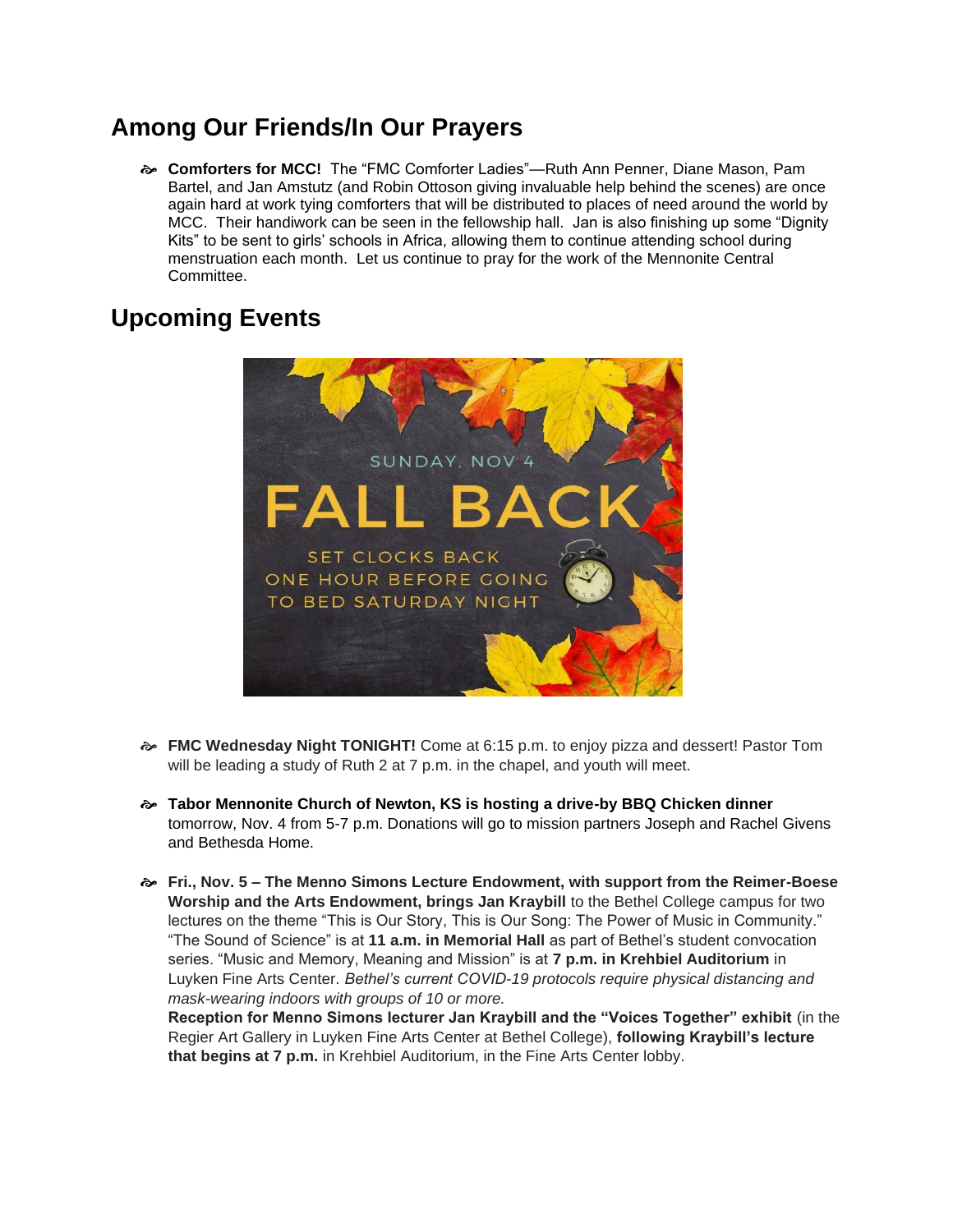**MDS Region 3 Annual Meeting** is November 12-13, 2021 at Hesston Mennonite Church in Hesston, KS. Registration table opens at 4 p.m. on Friday, November 12. **RSVP** by completing the online registration form at **[https://tinyurl.com/2xa9bys9](https://r20.rs6.net/tn.jsp?f=001Ies4oAkwWVxR74V5CLBH_XPMFRLbzqAsWvd0bwg5DgCtaaQDvzhCbiQT95p1F7j9GYo2IN4nWB2xCw2cSjZX9284UGmEMGfMO7cptqs6RRPW3HBXYtBDMbm-CmL6RN-VUWd_LuraOB69PWl3ke9JrmmqyLIxDBJk&c=29Vx49HcS6VuMzZw4j-md_lNu8D2Mr-R2eArpl_a0b7ZTra0aqme6Q==&ch=pxRrqVHYaf1QsLaDEMAdO8iFoPOtj4tE5NPsz1oJYn-gTd0JyCuH9A==)** or by contacting Steve Hochstetler at (919) 825-0354 or **[shochstetler@mds.org](mailto:shochstetler@mds.org)**.

**Additional Details:** On Friday come and enjoy the fellowship, the meal, special music and our keynote speaker Kevin King. On Saturday we will hear more about what is happening in Region 3 and to have a chance to dive in a bit deeper with some table activities. This will be followed by lunch and then a Region 3 business meeting. Throughout the weekend you will have opportunities to meet/greet some of the binational staff. We also plan to make this a hybrid meeting with the meeting connected to a Zoom meeting for those that could not travel to Hesston. The Zoom meeting link is **[https://tinyurl.com/2e4v6ups](https://r20.rs6.net/tn.jsp?f=001Ies4oAkwWVxR74V5CLBH_XPMFRLbzqAsWvd0bwg5DgCtaaQDvzhCbrxGV8ZRwY8YzkTLL-TcbNiBlomapL5SPoROehfeZUbyL_qtxLF0m39pzGvH44T4vJ1qulFQDOF4hSTg3_CUM6Qs9-LptO5xFw==&c=29Vx49HcS6VuMzZw4j-md_lNu8D2Mr-R2eArpl_a0b7ZTra0aqme6Q==&ch=pxRrqVHYaf1QsLaDEMAdO8iFoPOtj4tE5NPsz1oJYn-gTd0JyCuH9A==)**. For more details about the meeting, visit **[https://mds.mennonite.net/region-3-annual-meeting-2021/](https://r20.rs6.net/tn.jsp?f=001Ies4oAkwWVxR74V5CLBH_XPMFRLbzqAsWvd0bwg5DgCtaaQDvzhCbiQT95p1F7j9Oq79dCzndKanIPLehQzZyYCrjhvN283KsaBdtkcJK7h1vfvNLniuoJaKVR_GhtU8a9SFFAK0pvkZ8pTUDAyxbiO4vCbTur7qdDuN5oAU0m4UtrfTH3PRc6NmXaT-zuA-&c=29Vx49HcS6VuMzZw4j-md_lNu8D2Mr-R2eArpl_a0b7ZTra0aqme6Q==&ch=pxRrqVHYaf1QsLaDEMAdO8iFoPOtj4tE5NPsz1oJYn-gTd0JyCuH9A==)**.

#### **Other Announcements**

- **Mission Sunday is November 14!** Bethany (Amstutz) Schrag will be sharing on her MCC Learning trip to Nepal with a meal to follow. Look for more information next week.
- **Christmas is just around the corner, and Heartland Pregnancy Care's** *The Gift of Christmas* intends to put Christ's love into action for their clients' kiddos. For four weeks leading to Christmas, clients are given an opportunity to "Christmas shop" for their children ages 12 & under at their in-center store. Clients earn virtual dollars by attending classes, which they can redeem for one new toy per child each week. For some clients, these may be the only gifts they can provide for their children this Christmas.

**Here's How to Help**: Generous donors make this possible by providing NEW gifts (with a value of \$20-25) for kids newborn-12 years. Gift ides include learning toys, building kits, crafts and games. Gifts can be purchased through [the Amazon gift registry](https://smile.amazon.com/registries/holiday/2Q1TGC2VUIDLP/guest-view) and sent directly to Heartland Pregnancy Care. If purchased elsewhere, please bring *unwrapped* gifts to Heartland by November 24. For further information, contact Vanessa at 620.200.8428 or vanessa@heartland pcc.com.

- **Kauffman Museum at Bethel College seeks a visitor services coordinator**: an organized, detail-oriented, social media-savvy, curious, friendly individual to work 75-100% FTE with visitors, school groups, volunteers and student staffers, and to do scheduling and internal office management. The VSC will be a part of a multitasking team of five. For the job description and to apply, visit [http://www.kauffmanmuseum.org/vsc.](http://www.kauffmanmuseum.org/vsc) For more information, contact Andi Andres at [asa@bethelks.edu](mailto:asa@bethelks.edu) or 316-283-1612.
- **Looking for summer staff! Camp Mennoscah will be at Hesston College (Nov. 8), Tabor College (Nov. 9) and Bethel College (Nov. 10) recruiting for summer staff with other Mennonite Camping Association camps.** Camps are usually set up at tables near the cafeteria. We'll be there from mid-morning through lunch. Stop by to hear more about Summer 2022!
- **Click here for more announcements from camp.Conference Minister Heidi Regier Kreider plans to be out of the office November 15 – December 31,** for a sabbatical leave approved by the WDC Executive Board. In Heidi's absence, ministry responsibilities will be covered by other WDC staff and board, commission or committee leaders. Further details will be communicated directly to pastors, congregations and leadership groups. For more information, contact WDC at wdc@mennowdc.org or 316-283-6300.